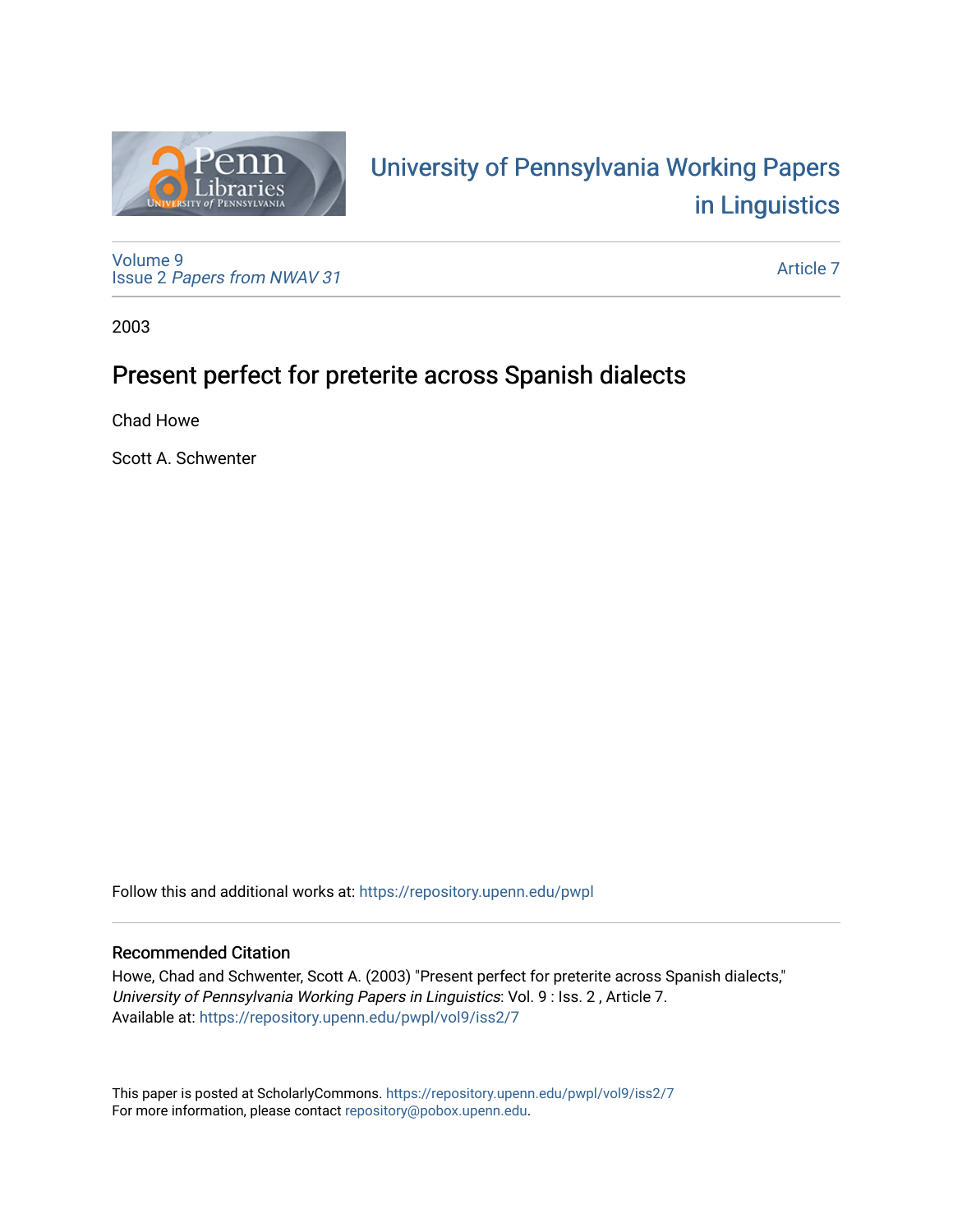Present perfect for preterite across Spanish dialects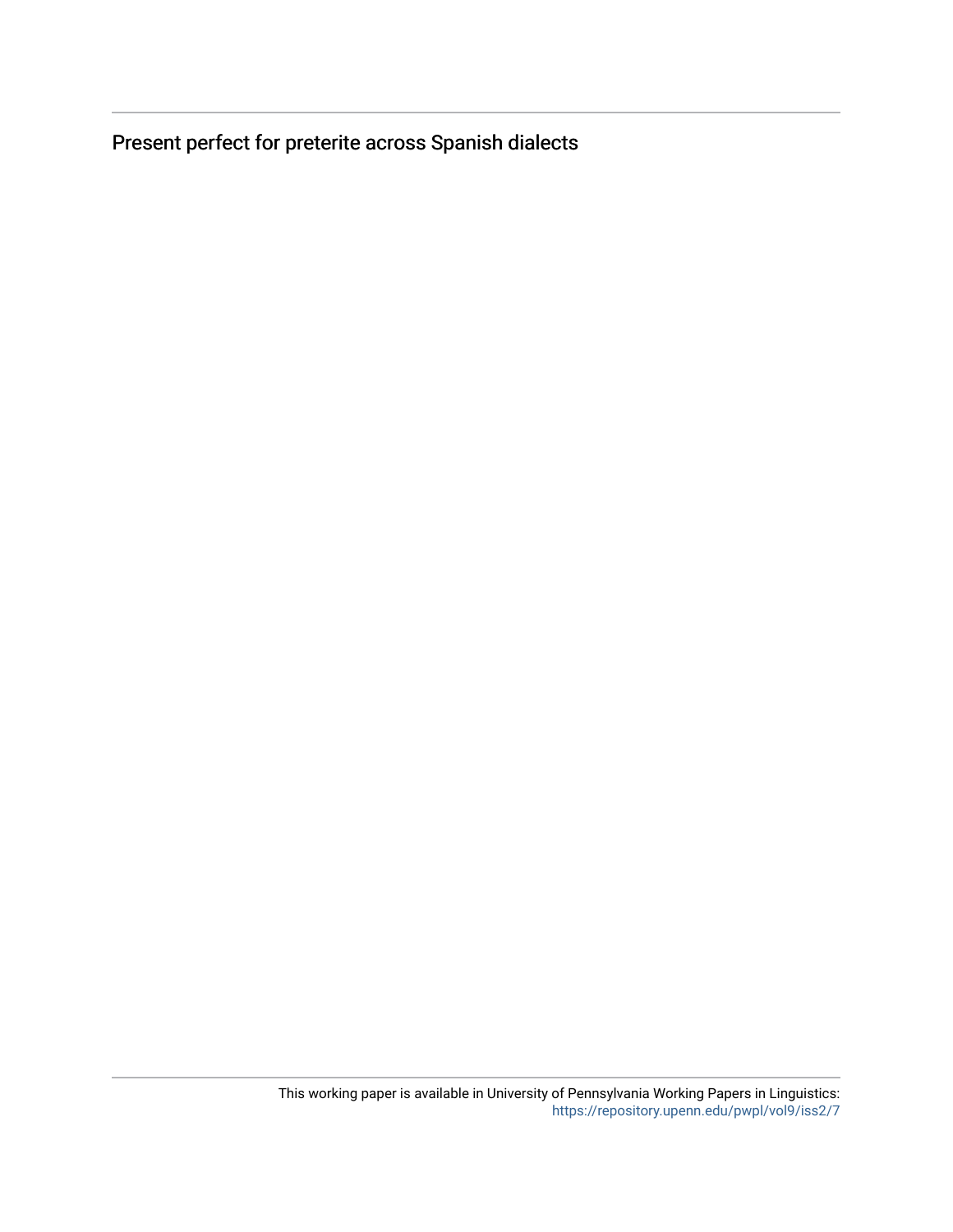## **Present Perfect for Preterite across Spanish Dialects**

Chad Howe and Scott A. Schwenter

## **1 Introduction**

It is well known that the present perfect (PP) in several Romance varieties has encroached on the semantic domain of the simple past or preterite (Harris 1982, Fleischman 1983). In some cases, this process has essentially gone to completion, e.g. the French *passe compose,* and the *passato pr6ssimo* in Northern Italian dialects are both perfect constructions that now carry out many of the functions previously allocated to the simple past forms in these varieties ( cf. Squartini and Bertinetto 2000).

In the case of Spanish, it has been argued that the PP in Peninsular (European) Spanish is following the same diachronic path as French (Schwenter 1994a, b), i.e. that the PP in this variety provides evidence of eventually supplanting the Preterite<sup>1</sup> form. In contrast, it is generally assumed that this same process is not occurring in Latin America, where in most regions there is very little, if any, overlap between the functional domains of the PP and the Preterite.

However, a less well-known fact about the Spanish situation is that the PP and Preterite do actually show considerable functional overlap in several South American (SAm) varieties of Spanish, particularly those spoken in Bolivia, Peru, and northwest Argentina. Some scholars (section 4) have therefore claimed that the SAm and Peninsular cases represent parallel cases of grammatical/semantic change whereby the PP is gradually taking over the semantic space and discourse functions previously allocated to the Preterite.

In this paper, we have two principal goals. First, we intend to provide evidence that distinguishes clearly between the Peninsular and SAm situations: while it is true that the PP has encroached on the semantic/functional space of the Preterite in both regions, it has not done so in the same way. Secondly, we will offer a new analysis of the PP in SAm Spanish which can account for both the functional similarities and contrasts it shows with respect to the Preterite. In doing so, our analysis diverges from previous accounts which fail to distinguish the functions of the two forms (e.g. Alonso and Henriquez Urena 1951) as well as analyses which claim that these functions show no overlap (e.g. Escobar 1997).

<sup>&</sup>lt;sup>1</sup> We use initial capitals for "Preterite" to denote that we are talking about the Spanish form specifically.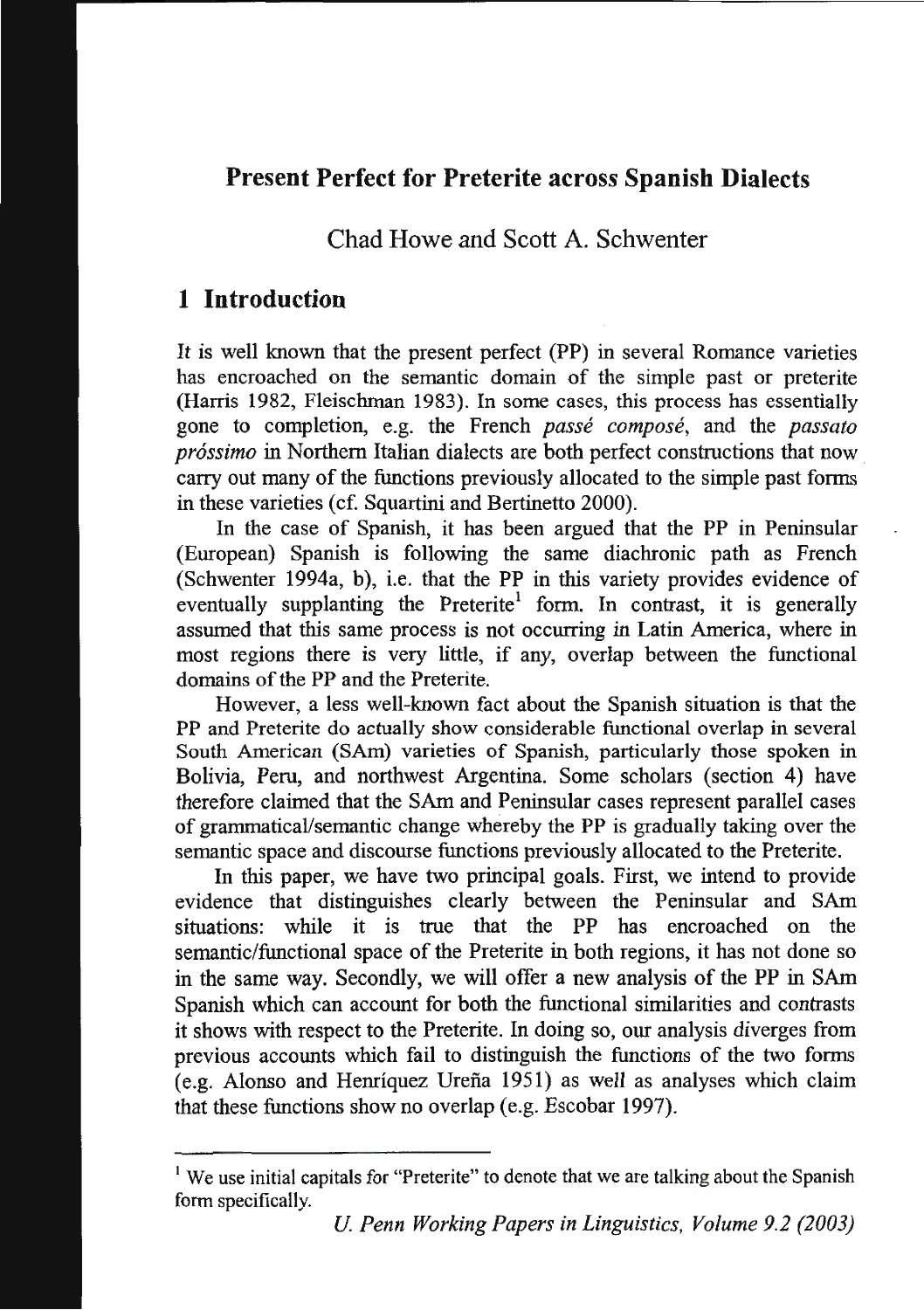The remainder of the paper is structured as follows. In section 2, we present the normative uses of the PP and Preterite in Spanish. In section 3, we surmnarize the situation in Peninsular Spanish, where the distribution of the PP and Preterite is relatively well understood. In section 4, we present the views of other scholars on the similarities between the situations in Peninsular and SAm Spanish. In section 5 we examine qualitative data from SAm Spanish varieties that illustrate the differences between the uses of the PP in this region and in Spain, and offer a new analysis of the perfective uses of the PP in SAm Spanish. Section 6 presents our conclusions.

#### **2 Normative** Uses **of the PP and Preterite in Spanish**

The normative use of the simple past or Preterite in Spanish is that of describing punctual situations in the past. It is an excellent example of a past perfective (cf. Comrie 1976, Dahl 1985), since it presents past events as bounded situations (1a), as opposed to the Imperfect, a past imperfective, which presents past events without regard to their boundaries (1b):

| (1a) María <i>falleció</i> en el año 1970. | (Preterite) |
|--------------------------------------------|-------------|
| 'Maria died in 1970.'                      |             |
| (1b) María <i>fallecía</i> en el año 1970. | (Imperfect) |
| 'Maria was dying in 1970.'                 |             |

The Spanish PP, in all dialects of the language, is used for a range of distinct functions, such as resultative  $(2a)$ , experiential  $(2b)$ , continuative (2c ), "hot news" (2d). All of these exemplify the prototype meaning of "past event with present/current relevance" ( cf. Dahl and Hedin 2000). In addition, these uses parallel closely the uses of the PP in US English, with the general result that learners of Spanish in the USA do not tend to experience problems when learning the PP for these functions:

(2a) Maria se *ha ido.* 

'Maria has left.' (resultative: present state resulting from past action) (2b) Juan *ha visitado* Italia.

'Juan has visited Italy.' (experiential: situation has held at least once in past)

*(2c)He !lorado* mucho desde ese dia.

'I have cried a lot since that day.' (continuative: situation begun in past continues at present)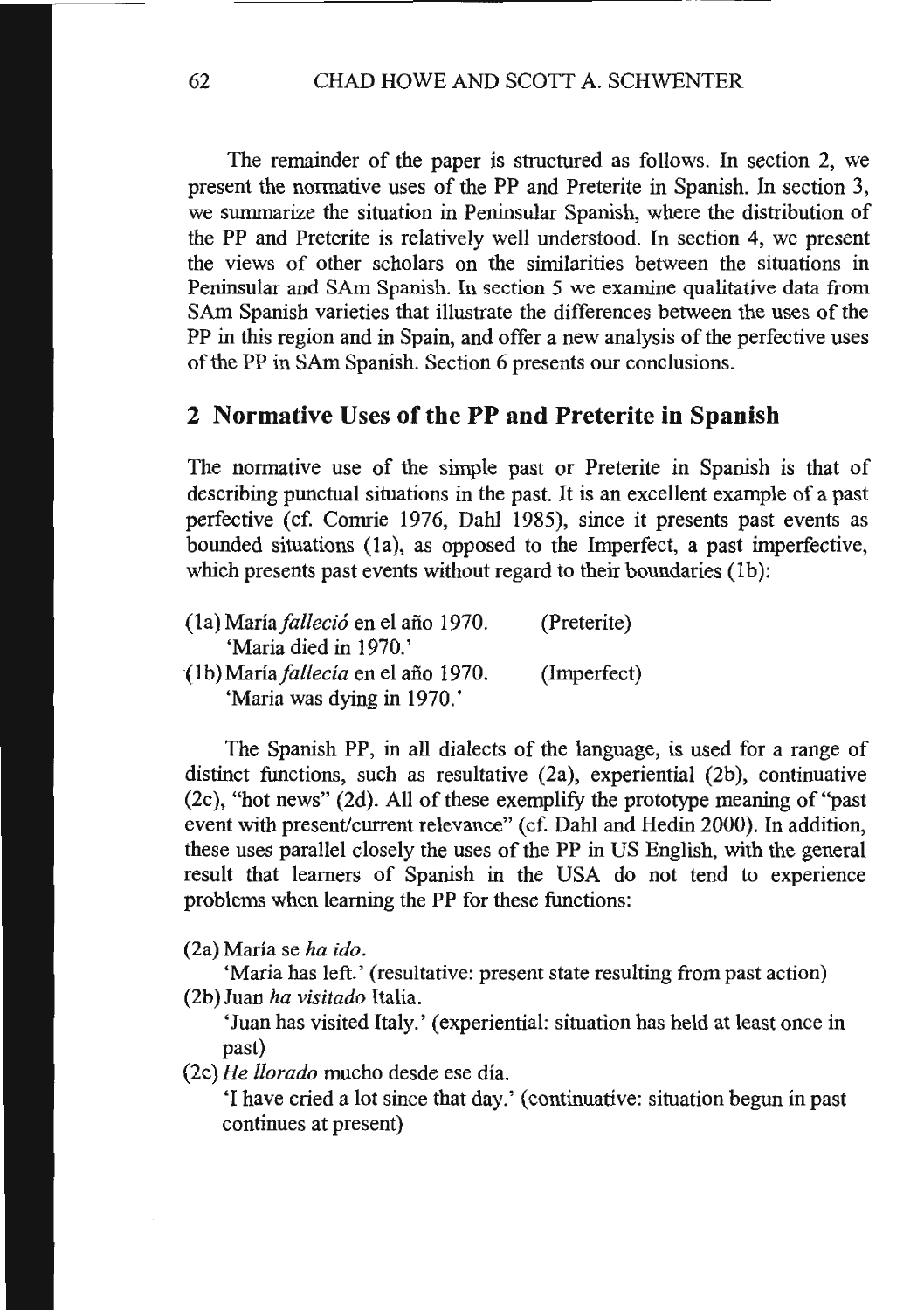(2d)El presidente de la republica *hafallecido.* 

'The president of the republic has died.' ("hot news"; situation in the very recent past presumably being conveyed for the first time) $<sup>2</sup>$ </sup>

#### **3 PP for Preterite in Peninsular Spanish**

The four uses of the PP exemplified in the previous section are found, to differing degrees, in all dialects of Spanish spoken throughout the world. But going beyond these cross-dialectal similarities, it is also common to fmd the PP employed in Peninsular Spanish<sup>3</sup> in utterances like  $(3)$ , where no "hot news" interpretation is intended:

(3) Me *he levantado* esta rnafiana a las siete. (uttered at three in the afternoon) 'I got up (lit. have gotten up) this morning at seven.'

This use of the PP to describe punctual situations in the past—situations that do not necessarily have any relevance to the present-is a diachronic innovation in the language ( cf. Fleischman 1982, Harris 1982). The PP is taking over functions previously ascribed solely to the Preterite (i.e. simple past), which is the only form used for sentences like (3) in most, but not all, other Spanish-speaking zones (e.g. Mexico, Puerto Rico, Chile):

( 4) Me *levante* esta manana a las siete. (uttered at three in the afternoon) 'I got up this morning at seven.'

The functional extension of the PP in Spain is however strongly regulated by temporal factors, specifically the distance of the past reference point from utterance time (Schwenter 1994a, b; Serrano 1994). This restriction is shown clearly in Table 1, from Schwenter's (1994a) study in the city of Alicante, where speakers selected the PP and Preterite differentially in a questionnaire depending on the temporal reference of an adverb in the same sentence:

 $2$  There are substantial dialect differences in the use of the PP to convey "hot news". See Schwenter 1994b for more details.<br><sup>3</sup> An important exception to this rule is northwestern Spain, most notably Galicia,

where the meaning of the PP has not been extended in this way.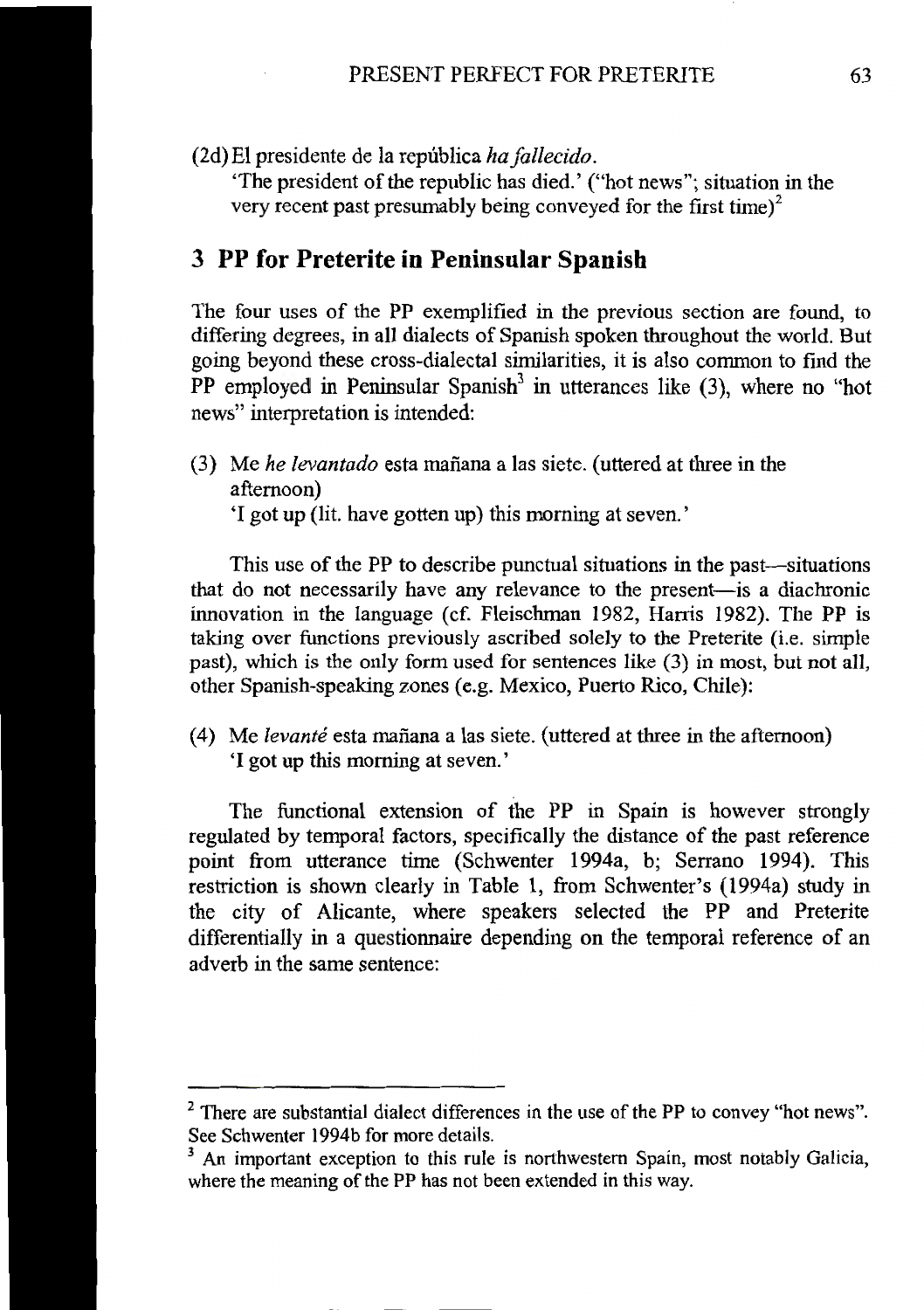|                    | pр                                                   | Pret |     |
|--------------------|------------------------------------------------------|------|-----|
| "Today" adverb     | 86%                                                  | 14%  | 794 |
| Pre-"Today" adverb | <b>28%</b><br>فألبل شاركتهم التقيان ليبيانهم مجردهما | 72%  | 336 |

Table 1. Percentage verb form selected, by adverbial modifier

Schwenter also found significant differences based on age, when looking at which form was chosen in the context of a past event occurring on the "today" of the utterance. These differences are very suggestive of change in progress as opposed to age-grading, especially since there does not appear to be any stigma attached to the use of the PP in place of the Preterite.

|                 | pр     | Pret | N   |
|-----------------|--------|------|-----|
| Younger (18-25) | $94\%$ | 6%   | 147 |
| Older $(40+)$   | 73%    | 27%  | 147 |

Table 2. Percentage verb form selected for "today" past contexts, by age group

The change of PP for Preterite nowadays appears to be spreading even beyond the boundaries of "today", i.e. the PP is now being used to describe past events whose time of occurrence is before "today". Utterances like (5) are becoming more and more common in Peninsular Spanish. But again, the extent of this change differs by age group in Schwenter's (1994a) data from Alicante, as Table 3 shows.

(5) Lo *he visto* ayer en el supermercado.

'I saw (lit. have seen) him yesterday at the supermarket.'

|                 | pр  | Pret | N   |
|-----------------|-----|------|-----|
| Younger (18-25) | 39% | 61%  | 168 |
| Older $(40+)$   | 17% | 83%  | 168 |

Table 3. Percentage verb form selected for pre-"today" past contexts, by age group

In a similar study of elicited narratives in the capital city of Madrid, Serrano ( 1994) found the PP to be used in more past tense contexts than in Alicante, but still principally restricted to recent past events occurring "today" and "yesterday" relative to utterance time. Her results for three age groups parallel those seen in the Alicante data above: the Preterite remains a more frequent option for the oldest age group in her study: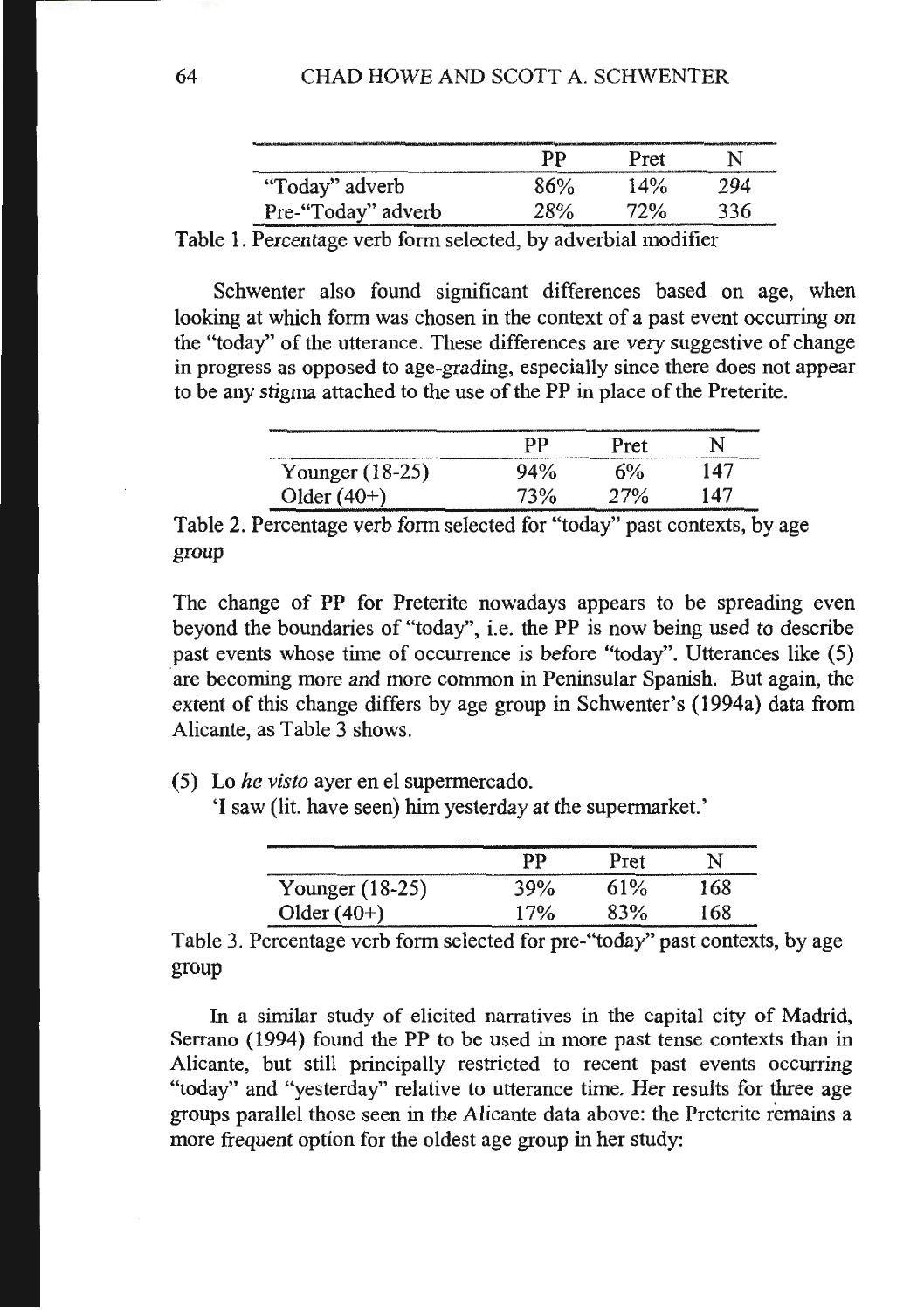|       | РP  | Pret | N  |
|-------|-----|------|----|
| 20-34 | 76% | 24%  | 51 |
| 35-55 | 94% | 6%   | 71 |
| 55-   | 31% | 69%  | 52 |

Table 4. Percentage verb form employed for "yesterday" past contexts in Madrid, by age group

Serrano (1994:50-51) found, however, that more remote past situations (e.g. *hace 2 6 3 meses* '2 or 3 months ago') still heavily favored the Preterite (82%) over the PP (18%) for all speakers. Thus, the main difference between the dialects of Alicante and Madrid, based on a comparison of Schwenter's (1994a) and Serrano's (1994) respective results in these two cities, regards how past events occurring "yesterday" are encoded (PP or Preterite).

In sum, then, there is a clear extension of the PP to hodiemal ("today") past contexts in Alicante, Madrid, and also in Seville, as reported by Squartini and Bertinetto (2000). The advancement of the change appears to be furthest in Madrid, where the PP is preferred as well in hestemal ("yesterday") past contexts (Serrano 1994). In addition, in Alicante and Madrid the PP is also used in place of the Preterite to mark foregrounded narrative clauses, as long as the temporal reference of these clauses is hodiemal (and also hestemal in Madrid). However, the PP was not found in foregrounded clauses in narratives in the Seville data, no matter what the temporal distance from utterance time. This is suggestive of lesser extension of the PP into the semantic space of the Preterite in Seville.

## **4 Peninsular and SAm "Extended" PP: Views of Similarity**

While the semantic extension of the PP into the domain of the Preterite in Peninsular Spanish is a well-known phenomenon of which even nonlinguists are aware, it is less known that the PP in place of the Preterite can also be found in some dialects of SAm Spanish. Moreover, a number of eminent scholars have claimed-usually in passing-that the "extended" usage of the PP is parallel in Peninsular and SAm Spanish.<sup>4</sup> Here we present three representative citations (cf. also Kany 1945:161, Westmoreland 1988):

*... modernamente existe la tendencia a fundir los usos [del preterito perfecto* y *preterito simple): mientras en Madrid se prefiere el preterito perfecto* y *se emplea para significaciones que antes* 

<sup>&</sup>lt;sup>4</sup> There are other citations in the literature that note this SAm use of PP for Preterite without relating it to the Peninsular situation (e.g. Stratford 1991, Lipski 1994:327).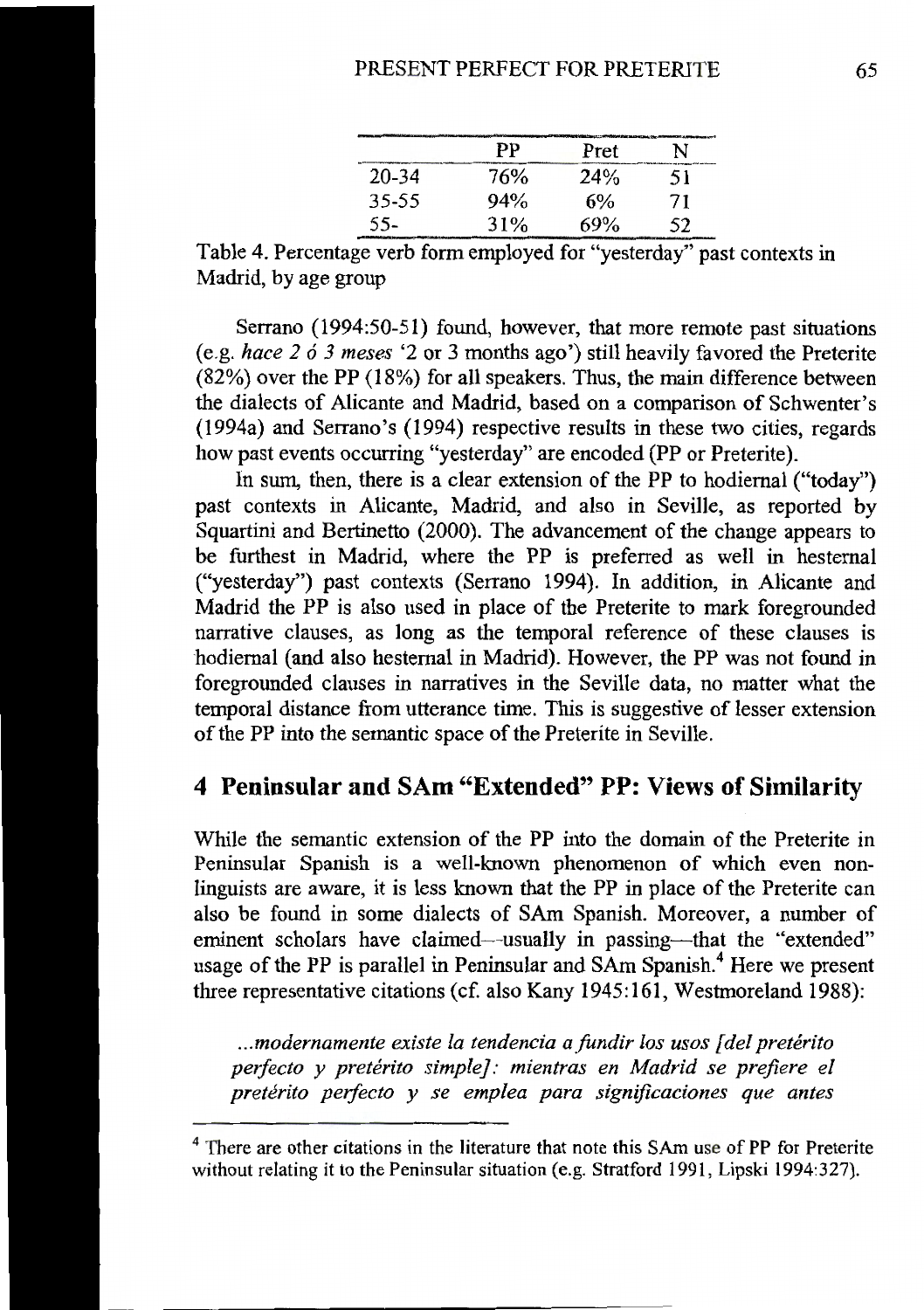*correspondian al preterito simple* ... *en gran parte de America se hace lo contrario* ... *En nuestras provincias andinas, el uso coincide con el de Madrid, y no con el porteiio. <sup>5</sup>*(Alonso and Henriquez Ureña 1964:155).

*Los estudios sabre el espaiiol americana parecen dejar en claro fa existencia de dos amplias zonas: fa que se une a los comportamientos verbales de los dialectos espaiioles mas conservadores [sic}-toda fa zona andina, desde el sur colombiano hasta Bolivia-y el resto del continente, que, a semejanza de Canarias* y *de Andalucia neutraliza estas oposiciones a favor de las*  formas simples con suma frecuencia...<sup>6</sup> (López Morales 1996:25).

.. . *he cantado* does not generally encroach upon the role of *cante,*  nevertheless there are isolated cases of such a development, both in America and in Spain. (Penny 2000:161).

Though none of these well-known scholars is fully explicit on the relationship between the PP and the Preterite in SAm dialects, it seems obvious that they are claiming significant parallelism between these dialects and their Peninsular counterparts.<sup>7</sup> Nevertheless, they provide no empirical corroboration to support their claims.

In the only empirical study we know of that compares PP and Preterite use across Spanish dialects, DeMello ( 1994) also implies the comparability of the Peninsular and SAm PPs, by including both under the rubric of what he terms "pretérito compuesto para indicar acción con límite en el pasado" ('compound past to indicate action With a limit in the past') or PCALP. He

<sup>&</sup>lt;sup>5</sup> 'In modern times the tendency exists to fuse the uses [of the PP and the Preterite]: while the PP is preferred in Madrid and it is used for meanings that before corresponded to the Preterite . . . in much of Latin America the contrary occurs ... In our Andean provinces, the use of the PP coincides with that of Madrid, and not with that of Buenos Aires.'<br><sup>6</sup> 'Studies of American Spanish dialects seem to make clear the existence of two

broad zones: that which is united to the verbal behavior of the most conservative Spanish dialects-the entire Andean zone, from the south of Colombia to Boliviaand the rest of the continent, which, like the Canary Islands and Andalusia neutralizes these oppositions in favor of the simple forms with great frequency.'  $7 \text{ López}$  Morales' view that the extension of the PP into the domain of the Preterite is

characteristic of the "most conservative Spanish dialects" is wholly misguided, since this extension is indisputably a diachronic innovation in the language ( cf. Mackenzie 1995:53). Likewise, Penny's view that PP for Preterite is limited to "isolated cases" is very misleading, given the geographic extension of the phenomenon.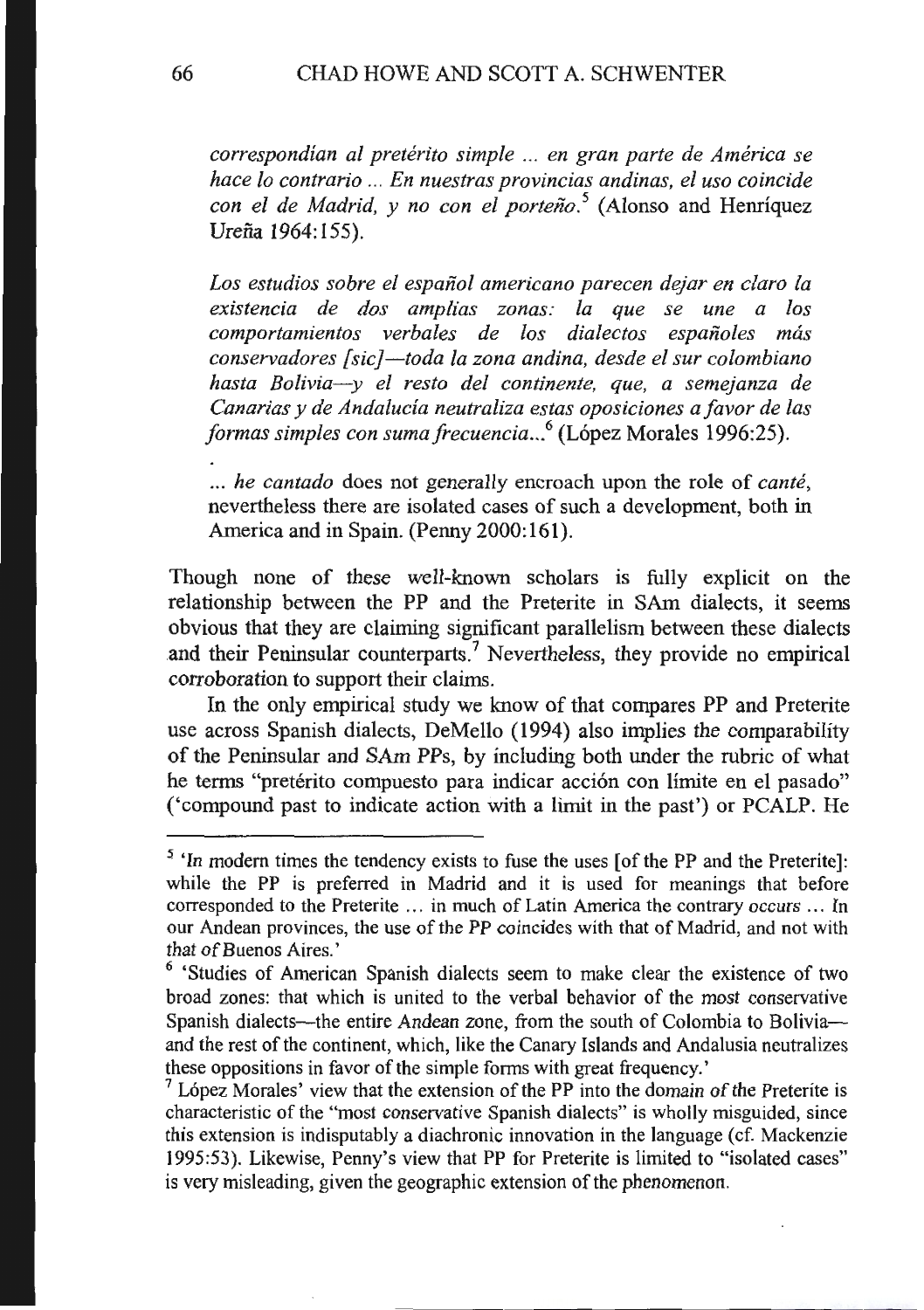notes (1994:619) that PCALP is quantitatively most common in La Paz, followed by Lima and Madrid (tied), and lastly Seville. None of the other seven corpora analyzed by DeMello displayed any notable frequency of PCALP. However, a critical shortcoming of DeMello's study is that he does not go much beyond comparing the PCALP data in terms of overall frequencies, and as a result does not resolve the issue of whether the similarities in frequency are paralleled by similarities in function. In other words, overall quantitative similarity in PCALP is not necessarily reflective of functional similarity in how the PP has been extended into the domain of the Preterite.

In the next section, we analyze data extracted from the same La Paz (Marrone 1992) and Lima (Caravedo 1989) corpora that DeMello (1994) examined in his quantitative analysis, and offer an alternative explanation for the encroachment of the PP on the Preterite in these SAm dialects. This explanation distinguishes clearly between the SAm and Peninsular cases.

## **5 An Alternative Analysis of the PP in SAm Spanish**

The PP in SAm Spanish, as exemplified in the Lima and La Paz Norma Culta corpora,<sup>8</sup> is employed in contexts where other dialects (including Peninsular varieties) would preferably use the Preterite. However, our analysis of data from the La Paz and Lima corpora makes clear that the two verb forms are not fully interchangeable. On the one hand, the Preterite is heavily restricted to narrative contexts, where it marks foregrounded events on the main storyline. By contrast, the PP is favored for marking nonsequenced situations in the past, as in (8) (the Preterite forms are underlined and the PP forms are in small caps in the examples to follow):

(8) [Lima, enc. 8, pp. 113-14] i *Que estudios has realizado?*  -- *Bueno des de el comienzo de mi vida en el colegio ... San Jose de Cluny, tuve toda la primaria, secundaria, fuego terminando ahi me presente a !a N.N... ingrese. y .. . segui en los estudios generales los primeros aiios y, posteriormente tuve que viajar a Francia. Estuve alla seis meses en un pueblo que se llama Besanson, hacienda cursos en el centro de lingiiistica aplicada. Luego, !ogre sacar un*  diploma de... estudios franceses que me o sea mi intención, mi *tenci6n al ira Francia era de ... e lograr a conseguir un diploma que* 

It should be noted that the speakers whose interviews were included in these corpora were all native Spanish speakers, and nearly all were well-educated.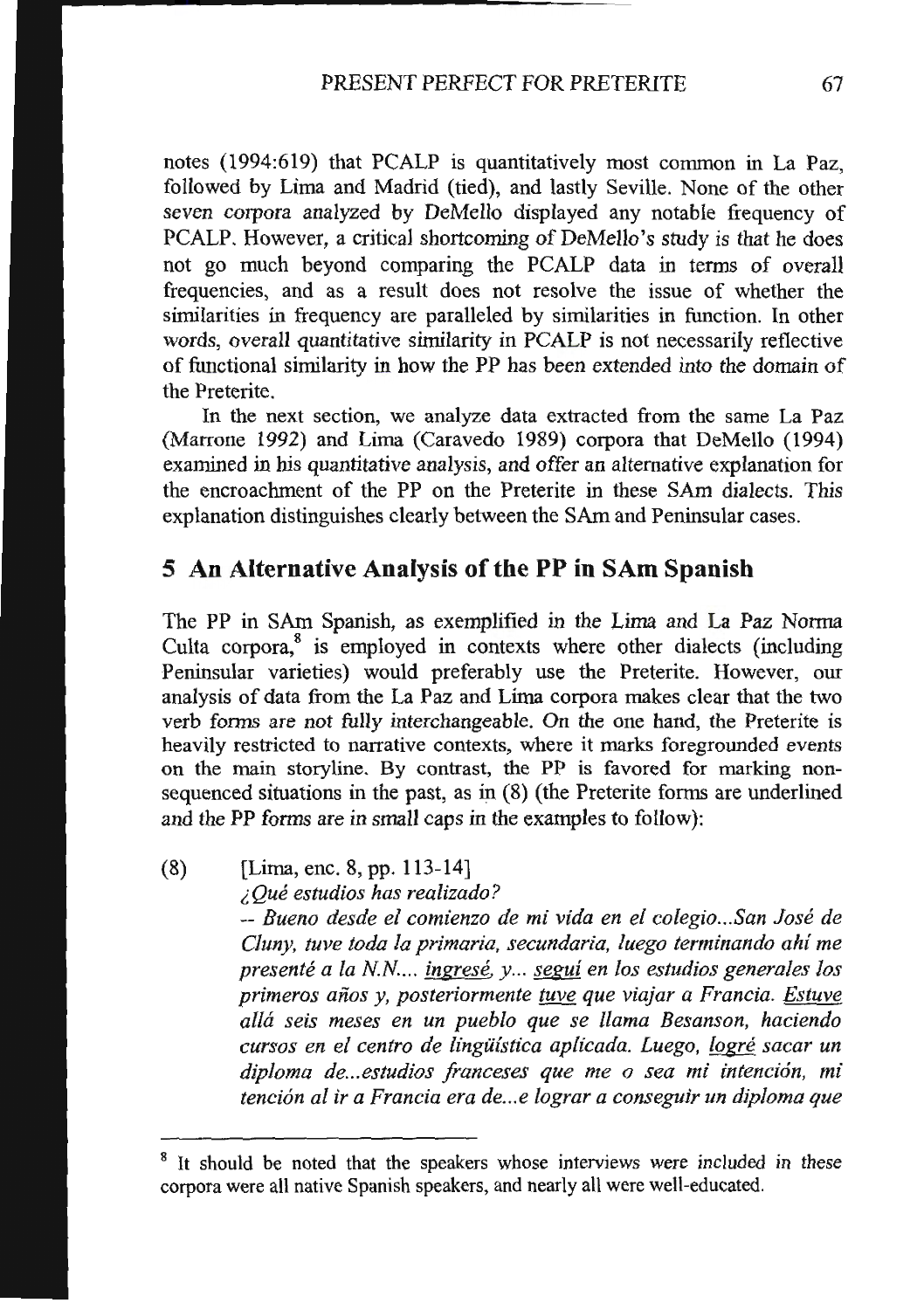*me permitia ingresar a la escuela de interpretes y traductores de Ginebra. E ... un otro requerimiento era que hablara ingles pero yo en ese entonces no hablaba otro idioma mas que el castellano y el frances. Entonces me faltaba el ingles l6gicamente y tenia o que regresar a Peru a estudiarlo o irme a Inglaterra a estudiarlo, cosa que ... que no no era posible, entonces regrese al Peru nuevamente al terminar los seis aiios, los seis meses de estudios en Besanson. Y .. me presente. no me presente porque no habia que pasar ningun examen pero. ..entre a Ia facultad de ... literatura, lengua y literatura, ahora programa academico de no se que cosa. Ya. Bueno, des de ahi, esto HA SIDO en el setentaid6s, hasta la fecha sigo*  en esto y espero terminar este año. Luego de muchos años de de *matarme estudiando ...* 

'Where have you studied?

-- Well, since the beginning of my schooling ... San Jose de Cluny, where I attended primary and secondary school and after finishing I applied to the N.N....I enrolled and...I continued my general studies during the first years, and later I had to travel to France. I was there for six months in a town called Besanson taking courses in the Center for Applied Linguistics. Later, I managed to fmish a degree in... French studies that me or rather my intention, my intention to go to France was to work towards a degree that would permit me to enroll in the school of interpreting and translating in Ginebra. And ... another requirement was that I had to speak English, but at that time I didn't speak any language other than Spanish and French. So, of course I could not speak English, and I had to return to Peru to study English or go to England to study it, something that. .. that wasn't possible, so I returned to Peru again to finish the six years, six months of study in Besanson. And...I applied, I didn't apply because you didn't have to pass any exam but...I entered the department of...literature, language and literature, now some type of program or other. Well, since then, this was in '72, until today I'm still working on this and hope to finish this year. After killing myself studying ... '

Note that in (8) above, the temporal sequentiality is created by the Preterites and not by the PPs. Nonetheless, the PP in (8) is a case of past perfective reference. Past perfective references in narrative are generally foregrounded (and in most cases temporally sequenced), leading us to believe that this PP usage should be functionally similar to the Preterite. Examples such as (8),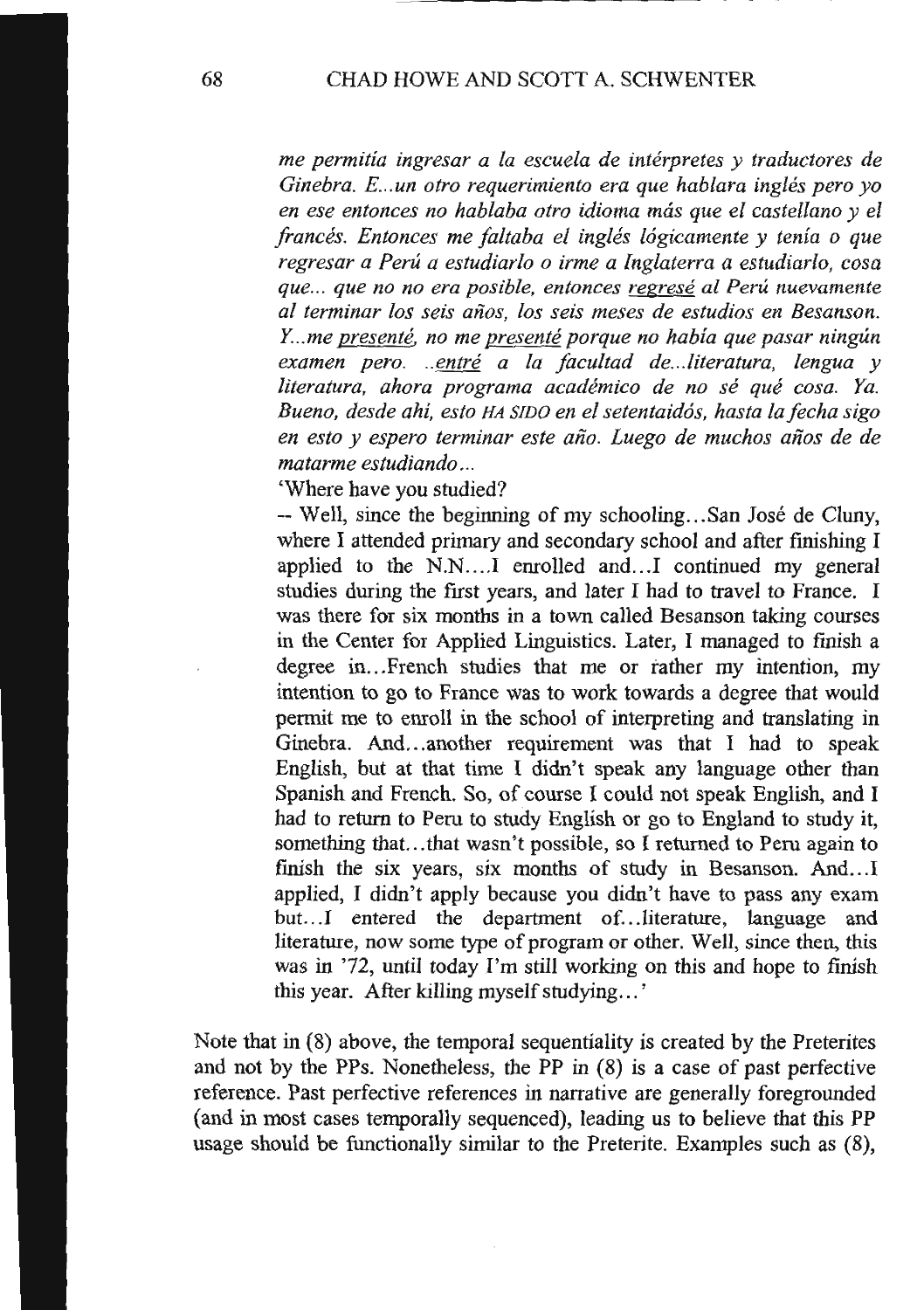however, suggest that the use of the PP to encode perfective situations is not related to foregrounding or temporal sequencing.

In (9) below, the PP signals a disruption in the narrative timeline: it appears in a relative clause with past perfective reference that adds identifying information about the project *(el proyecto)* in question. The temporally sequenced events are once again marked by the Preterite:

(9) [La Paz, muestra 28, p. 317]

Enc.- *;,En que consistia !a universidad antes?;, Y cuales eran los puntos que necesitaban modificacion?* 

Inf. 4- *Antes era un ... no tenia absolutamente ninguna libertad. Era dependiente completamente del gobierno. No tenian voz, voto, independencia de ninguna clase. Y eso es lo que se consiguio. Y tambien, en ese Congreso, yo presente un proyecto que HA SIDO el primer ... fa primera actitud que HA PASADO a las camaras, sugiriendo a las camaras ... resolvio el Congreso apoyar ... derechos civiles para !a mujer, derechos civiles y politicos para !a mujer. Y como se aprobo en el Congreso, Ia resolucion esa paso ... o en el Congreso de estudiantes, paso a Ia camara.* 

'Interviewer- What did the university consist of before? And which points needed changing?

Inf. 4- Before it was a...there was absolutely no freedom. It was completely dependent on the government. They didn't have a voice, a vote, any type of independence. And this is how it was. And also, in that Assembly, I presented a project that was the frrst...the first resolution that passed to the administration, suggesting that the administration...that the Assembly resolve to help... civil rights for women, civil and political rights for women. And as it was approved in in the Assembly, that resolution passed...in the Council of students, passed to the administration.'

Likewise in (10), the PP is used to provide a summary statement of the complete preceding narrative sequence-marked invariably by the Preterite-regarding how the speaker began her career as a writer:

(10) [La Paz, muestra 2, p.32]

Enc.- Queria preguntarle, ¿cómo se inició usted en su labor de *escritora?* 

Inf.- [ ... ] *Yo empece hacienda un diario intimo, que en un momento dado lo junte. hice un librito pequeiio y se lo regale a mi padre en un cumpleaiios. Fue una gran sorpresa para el... que fuego el,*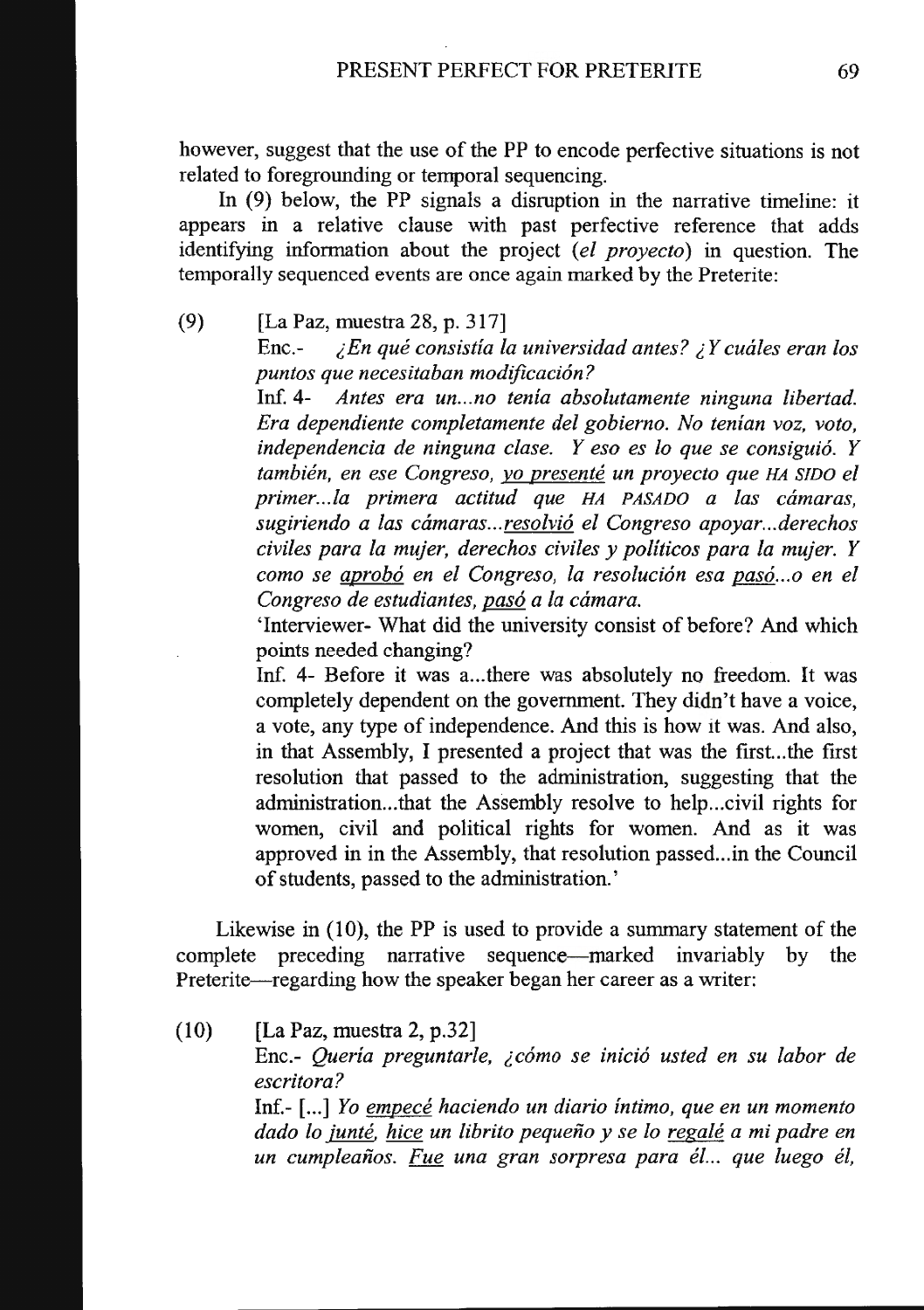*estando yo ausente, justamente en Estados Unidos, mi padre lo*  editó. Esa *fue mi iniciación, muy... muy a pesar mío, casi. Y luego, yo presente una vez en un concurso... asi en el reves de fa convocatoria, escribi un poema. Me olvide y me sorprendi6 cuando un dia me llam6 justamente Alcides Arguedas que era el del Jurado y me dice: "jHola, chica, ilU eres Colla?" "Colla" era el seud6nimo que yo habia puesto. Y* flijg: *"Sf, iPOr que?" "Bueno sacaste un premio* ", *pero era un premio, una menci6n, una cosa muy minima.* Y, *buena, tuvo exito. Es uno de los poemas que sigue jigurando en antologias. Asi es que me HE INICIADO con buena*  suerte, con buenos auspicios. Y continué. [...]

'Interviewer- I wanted to ask you, how did you begin your work as a writer?

Inf.-  $[...]$  I began by keeping a personal diary, that at one point I collected and made a short book and gave it to my father for his birthday. It was a big surprise for him ... that later he, me being in the United States, my father edited it. This was my starting point, very ... almost without me there. Later, I enrolled in a course ... and sort of in reverse to the norm, I wrote a poem. I forgot about it and was surprised later when one day Alcides Arguedas, who was the judge, called me and said, "Hello, are you 'Cola'?" 'Cola' was the pseudonym that I had been using. And I said, "Yes, why?" "Well, you won a prize," but it was a prize, something rather small. And, well, I had some success. It's one of the poems that keeps showing up in anthologies. So that's how I started with good luck and recognition. And I continued. [...]'

In both (9) and (10), we have clear examples of the SAm PP used as a nonsequenced, past perfective verb form, lying outside of the main narrative storyline. In (10), for example, the PP refers to the superordinate event of having started her career, even though this larger event essentially consists of the series of temporally-sequenced sub-events presented using the Preterite.

Unlike what is found in Peninsular Spanish, the PP in SAm Spanish is also not temporally restricted to situations with hodiemal or hestemal past time reference. Rather, the temporal distance of the described situation from utterance time is not relevant to the choice of the PP, as (11) and (12) illustrate clearly:

(11) [La Paz, muestra 28, p. 317] lnf. 4- *Si, realmente yo he sido una de las que ha ayudado a fa lucha por la reforma universitaria porque hace treinta afios,*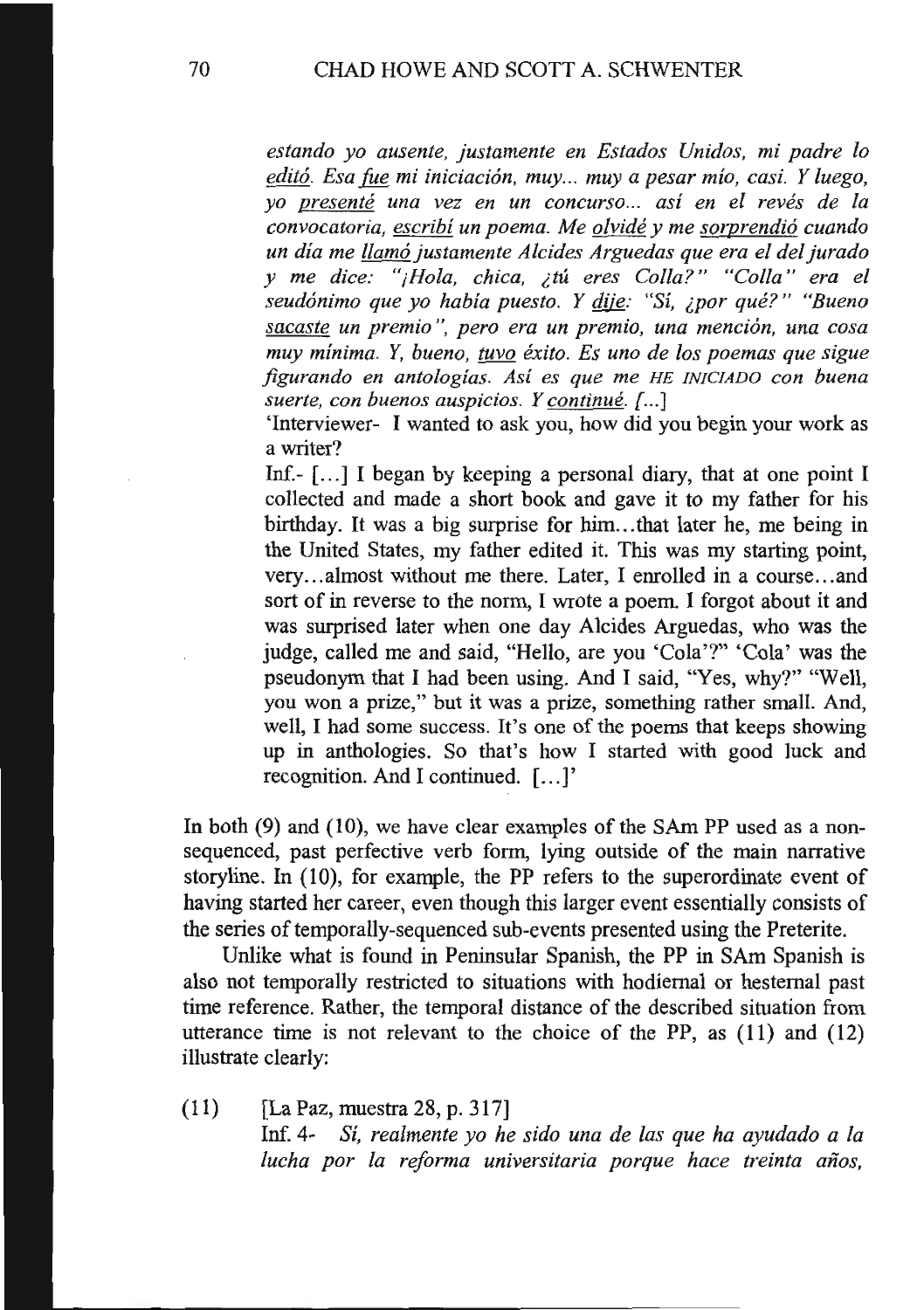*cincuenta aiios, el aiio 29, SE HA REUNIDO Ia primera Convenci6n Nacional de Estudiantes que es Ia que HA HECHO Ia reforma universitaria, base de Ia autonomia universitaria. HA SIDO una lucha muy fuerte y muy valiente. El Congreso de Sucre HA SIDO seguramente el Congreso mas grande de las universidades de Bolvia.* 

Inf. 4- Yes, really I've been one of those who has helped in the effort for university reform because 30, 50 years ago, in '29, the frrst National Convention of Students met, which was the source of the university reform, based on the university autonomy. It was a very strong and valient effort. The Assembly of Sucre was surely the biggest assembly of Bolivian universities."

(12) [Lima, enc. 7, p. 104]

*i Que recuerdas de tu infancia?* 

- *Ah de mi infancia, bueno, ah ... cosas juguetes eh ... yo solia ser ... bueno yo HE SIDO muy enfermiza eh ... entonces recuerdo los, los regalos de las enfermedades y los remedios juntos con los regalos no.* 

'What do you remember about your childhood?

-About my childhood, well, um...toy things, um...I tended to be ... well I was very sickly ... and I remember the, the gifts I got while I was sick and the medicines along with the gifts.'

As mentioned above, the PP in these SAm dialects is heavily restricted to non-sequential past time contexts, though it is not wholly incompatible with sequential ordering. Nonetheless, as (13) shows, when the PP does occur in temporal sequences, these sequences do not form part of prototypical narratives. The PP in (13) is used in the sequential enumeration of cities visited during a trip to Spain, with what appears to be at least some temporal ordering, but the speaker switches fully to the Preterite to narrate a specific incident that occurred in the city of Burgos:

(13) [Lima, enc. 12, p. 170]

... después HEMOS ESTADO en Sevilla, Córdoba, Granada, que son *ciudades, realmente muy, muy ... muy ... interesantes por, por lo que*  muestran, hemos estado en además en pueblos muy pequeños. *HEMOS ESTADO en Mantilla, precisa, con el prop6sito exclusivo de*  ver la casa del... Inca Garcilaso, donde hay montón, una serie de *fotos, mas Mantilla es una zona muy linda porque es, una zona*  vinera. Otro pueblo pequeño, al cual HEMOS ESTADO HA SIDO, *Ronda, para ver una plaza de toros muy antigua que hay, e ...*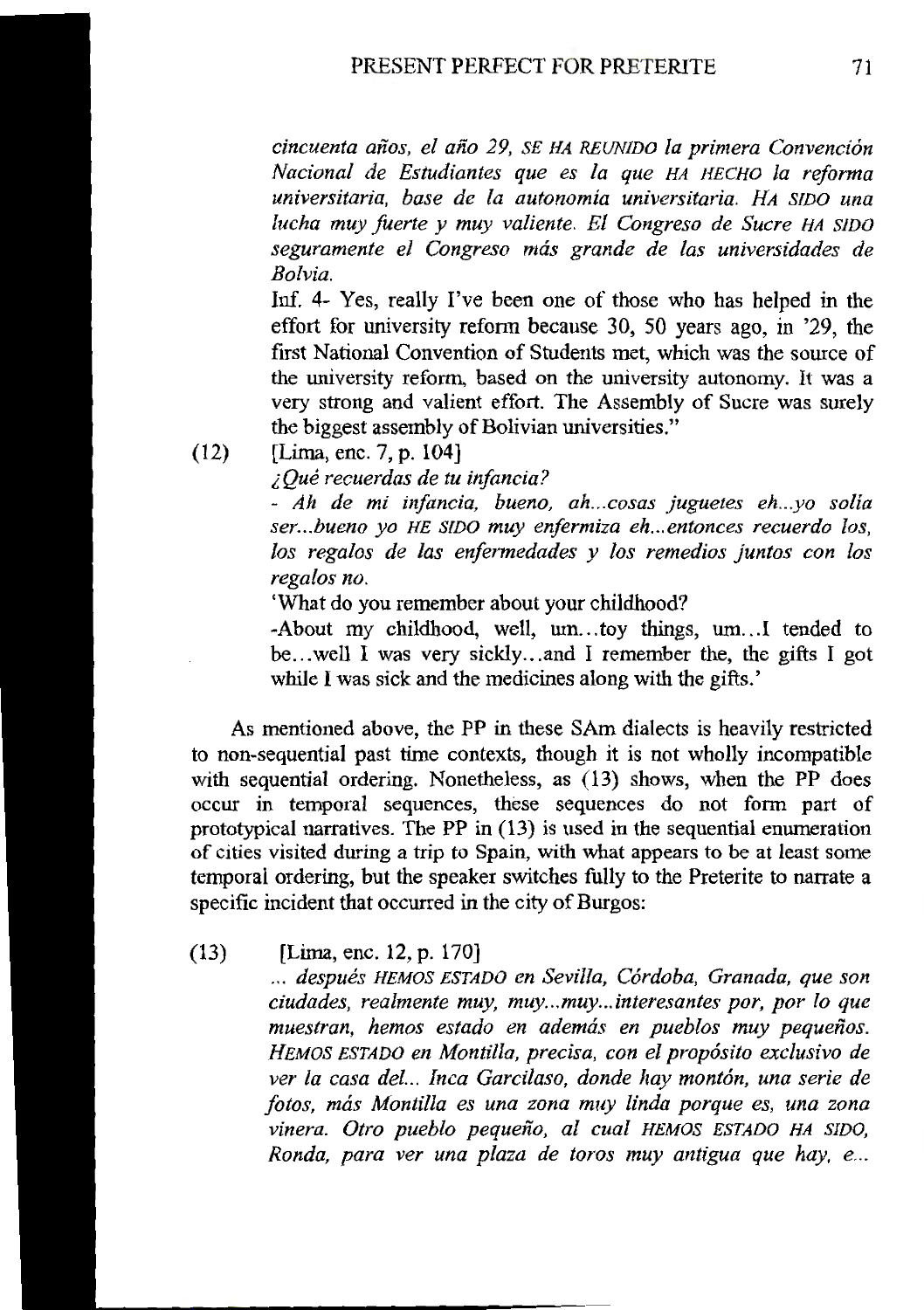*Montilla, e digo... Lusena, donde trabajan mucho en, cosas de metal. E. .. luega HEMOS ESTADO en Valladolid, y en Caceres. Caceres una ciudad muy fria, muy dura. En... en Burgos, que es una ciudad hermosisima y, que siempre, me hacia recordar mucho a/ Cid. En Burgos (uimos a! monasterio, de ... Cardeiia. Creo que es de Cardeiia, en este momenta ya me he olvidada, donde llegamos a golpe de cinco para Ia seis, era un, monasterio cartujo y a Ia seis son6 Ia campanada, llamando todos los monjes en, profunda silencio que, tenia un sabor muy muy medieval. Se (ueron*  recluyendo, paso a paso, hasta... que <u>desaparecieron</u>, de manera *que, nos tuvimos que retirar ya simplemente por ... depues de haber visto, nada mas.* 

... afterwards we were in Sevilla, Córdoba, and Granada, they are all really very, very ... very interesting cities because of what there is to see. We were also in some very small towns. We were in Montilla with our only intention being to see the house of... Inca Garcilaso, where there are a lot, a series of photos. Montilla is also a very pretty area because it's wine country. Another small town, Ronda, we went to in order to see a very old bull ring there, and Montilla, and also Lusena, where they work a lot with metals. And...later we were in Valladolid and in Cáceres. Cáceres is a very cold and hard town. In... in Burgos, which is a very beautiful city and has always reminded me a lot of El Cid. In Burgos we went to the monastery of... Cardeña. I believe that after Cardeña from there I've forgotten, but we arrived there at the stroke of five 'til six. It was a silent monastery and at six the bells rang, calling all of the monks in, in deep silence. It had a very, very medieval feel. They gathered, step by step, until. .. they disappeared and we had to leave simply because... after having seen this, there was nothing else.'

Finally, the essentially non-sequencing function of the PP favors its use with durative perfective situations. This function is seen above in (13), where the time spent in any one of the cities listed is greater than any of the corresponding situations depicted by the Preterite, situations which are all bounded events within a longer embedded narrative. Likewise, in (14) below, there is a clear contrast between the unbounded Imperfect verb form *(admitia* 'allowed'), and the bounded (i.e. perfectively-interpreted) events marked by the PP (note that the father of the woman speaking is most likely deceased, since she herself is 68 years old). Again, however, these situations are not interpreted as constituting a temporal sequence: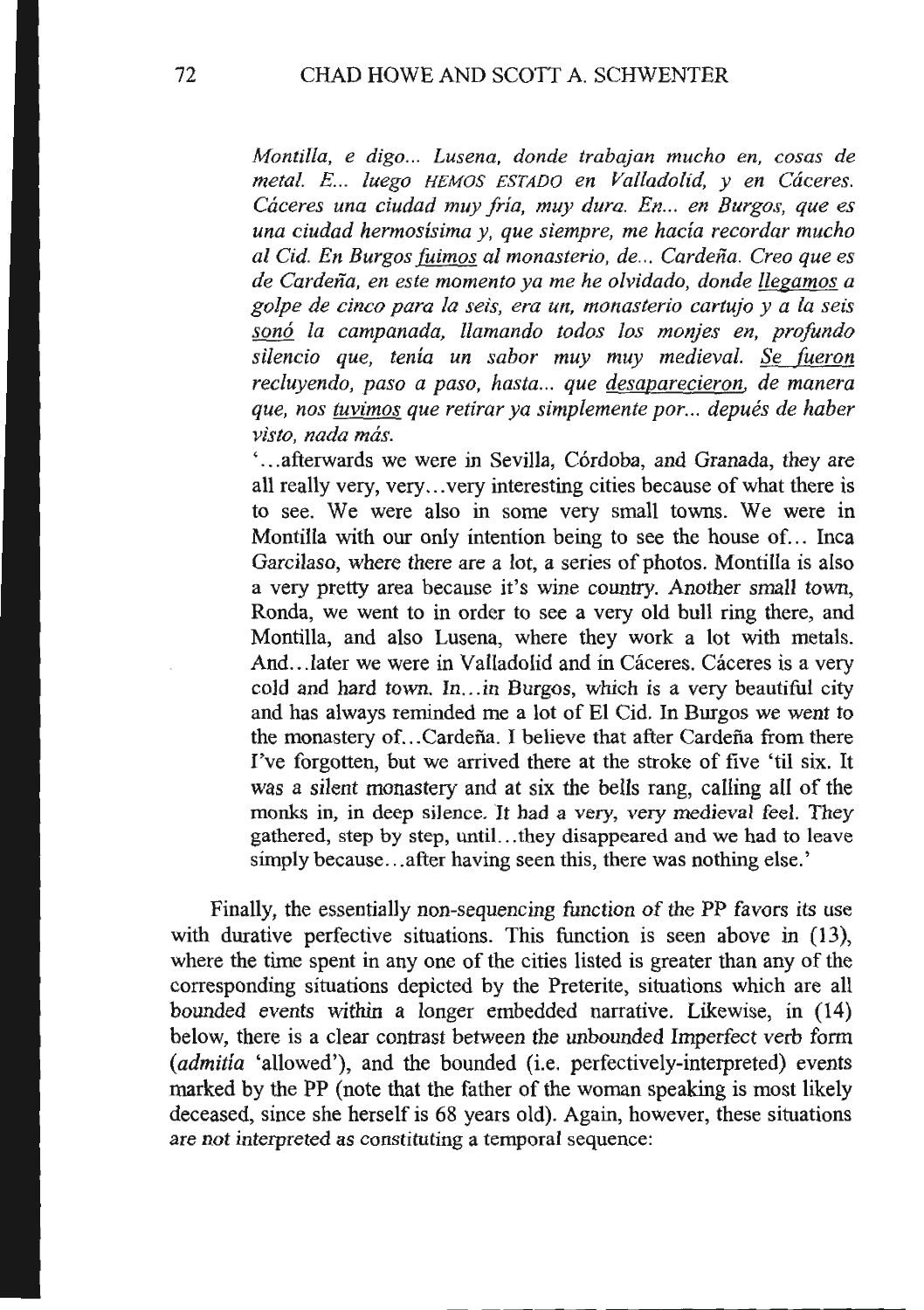(14) [La Paz, muestra 1, p. 24]

[...] Mi padre no admitía pongos, ni personas de servicio, y cuando *HA SIDO prefecto, etc., nunca HA PERMIT/DO que se le hinquen nile hagan seiiales de adoraci6n. Siempre LES HA HECHO sentar, les HA*  DADO la mano y... Nos HEMOS CRIADO nosotros en ese tono de *igualdad y de democracia con ellos.* [ ... ]

'[ ... ] My father did not allow assistants, nor any other type of service people, and when he was mayor, etc., he never permitted anyone to salute or to make any signal of adoration. He always made everyone sit down, shook their hands, and ... We grew up with this idea of equality and democracy with them. [ ... ]'

It is clear from the data presented above that the PP and the Preterite in SAm dialects exhibit some degree of overlap in the expression of past time situations. Specifically, they are both options for depicting past perfective situations, but only the Preterite occurs in temporally sequences and foregrounded clauses. This kind of overlap in function clearly does not follow the same pattern as that illustrated by the fmdings from Peninsular Spanish in section 3. The relevant distinction between the innovative PP and the Preterite in the SAm cases is not a matter of the PP assuming part of the temporal semantic reference of the Preterite. Instead, the PP in SAm is motivated by features of discourse organization and, in narratives, to the relation of past time situations to the overall narrative sequence.

## **6 Conclusion**

Peninsular and SAm dialects both demonstrate the extension of the PP into functional domains reserved strictly for the Preterite in other Spanishspeaking regions. However, despite the widespread view that the PP and the Preterite overlap in the same way in both dialects, the two situations are clearly distinct, as we have demonstrated above. The differences in the meaning/function of the PP form in Peninsular and SAm Spanish can be summarized as follows:

|                   | PP in<br>perfective<br>functions? | Hodiernal/hesternal<br>Restriction? | Foregrounded<br>clauses? |
|-------------------|-----------------------------------|-------------------------------------|--------------------------|
| PP Penin. Spanish | Yes                               | Yes                                 | Yes                      |
| PP SAm Spanish    | Yes                               | No                                  | No                       |

Table 5. Summary of Peninsular and South American "Extended" PP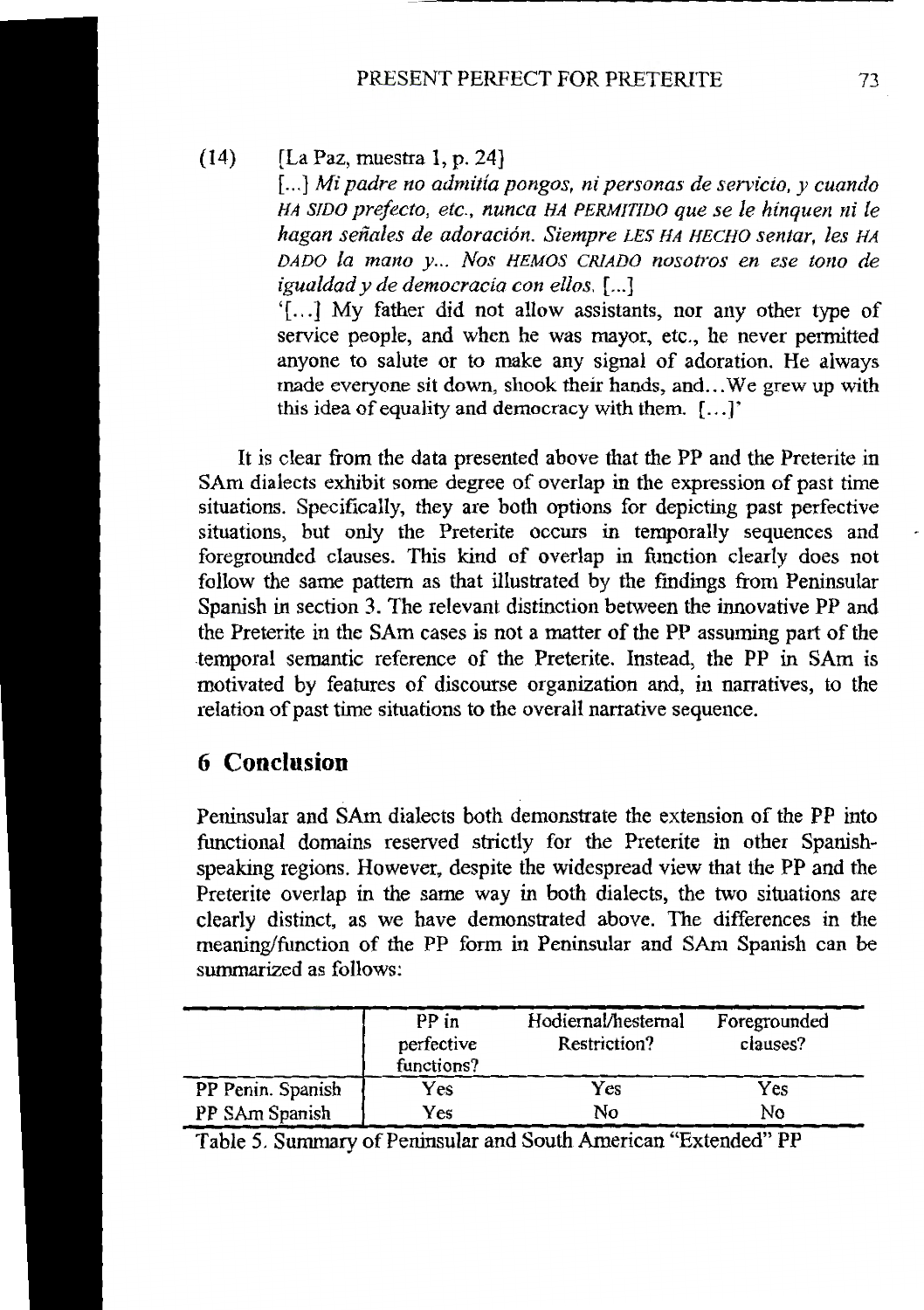The SAm PP has clearly encroached upon and even taken over many of the past perfective functions of the Preterite in other dialects. However, there still exists functional specialization of the two forms, such that the Preterite is mainly restricted to marking temporally sequenced events in narrative contexts, and the PP is heavily favored in contexts of non-temporallysequenced past situations. The qualitative hypothesis and analysis provided herein need to be further corroborated by quantitative data, comparing the relative frequencies of the PP and Preterite while taking into account the different restrictions we have detailed above.

In more general terms, our study shows that a discourse-analytic check on quantitative results (like those reported in DeMello 1994) is often necessary--one cannot assume sameness of function based solely on quantitative similarity. This same point has already been made rather forcefully by Cameron (e.g. 1993) with regard to specific/generic *tu* across Spanish dialects, but it seems that, in the case of Spanish PP/Preterite variation, it is necessary to make it once again.

#### **References**

- Alonso, Amado, and Pedro Henriquez Urefia. 1951. *Gramatica castellana. Segundo cur so.* 1Oth ed. Buenos Aires: Losada.
- Cameron, Richard. 1993. Ambiguous agreement, functional compensation, and nonspecific *tu* in the Spanish of San Juan, Puerto Rico and Madrid, Spain. *Language Variation and Change* 5:305-34.
- Caravedo, Rocio (ed.). 1989. *El espafiol de Lima. Materiales para el estudio del habla culta.* Lima: Pontificia Universidad Cat6lica del Peru.
- Comrie, Bernard. 1976. *Aspect.* Cambridge: Cambridge University Press.
- Dahl, Osten. 1985. *Tense and aspect systems.* Oxford: Basil Blackwell.
- Dahl, Osten and Eva Hedin. 2000. Current relevance and event reference. In *Tense and aspect in the languages of Europe,* ed. Osten Dahl, 385-402. Berlin: Mouton de Gruyter.
- DeMello, George. 1994. Pretérito compuesto para indicar acción con límite en el pasado: Ayer he visto a Juan. *Boletin de Ia Real Academia Espanola* 4:611-633.
- Escobar, Anna Maria. 1997. Contrastive and innovative uses of the present perfect and the preterite in Spanish in contact with Quechua. *Hispania* 80:859-870.
- Fleischman, Suzanne. 1983. From pragmatics to grammar: Diachronic reflections on complex pasts and futures in Romance. *Lingua* 60: 183-214.
- Harris, Martin. 1982. The "past simple" and the "present perfect" in Romance. In *Studies in the Romance verb*, Nigel Vincent et al (ed.). 42-70. London: Croom Helm.
- Kany, Charles. 1945. *American-Spanish syntax.* Chicago: University of Chicago Press.